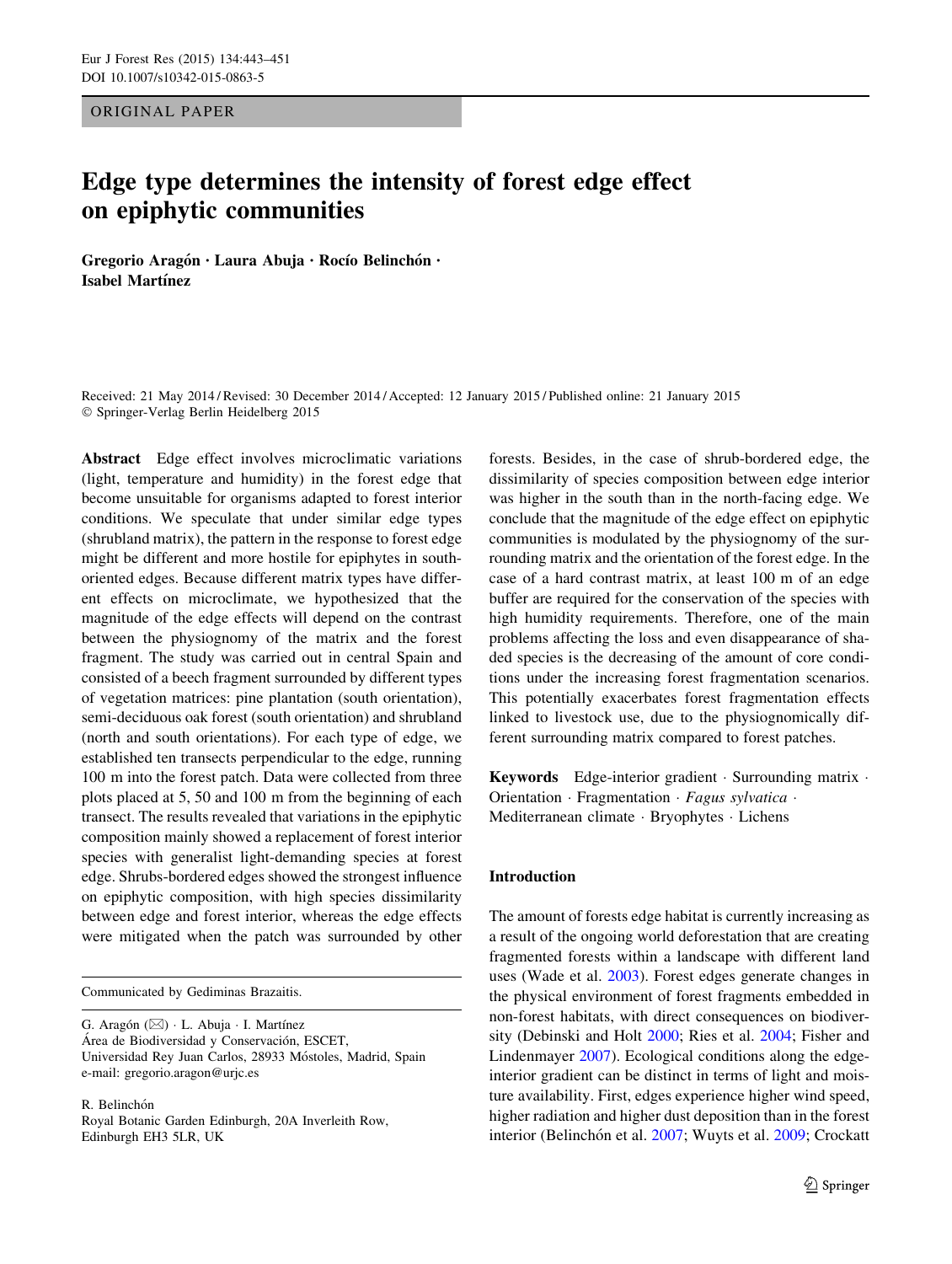[2012\)](#page-8-0). Second, the magnitude and intensity of the edge effect is highly modulated by spatial factors such as the edge orientation and the matrix habitat (Crockatt [2012](#page-8-0)). For example, the south-oriented edges become a more hostile environment in northern hemispheres than edge facing other directions (Matlack [1993](#page-8-0); Chen et al. [1995;](#page-8-0) Kivistö and Kuusinen [2000\)](#page-8-0). Moreover, the nature of the surrounding matrix exerts influence on the intensity of edge effects. Thus, microclimatic variations resulting of the ''edge effect'' may diminish if the nature of the surrounding matrix is physiognomically similar to the forest patch (Murcia [1995;](#page-8-0) Mesquita et al. [1999](#page-8-0)). Accordingly, this paper examines how forest edge effect on epiphytes is likely modulated by structural and spatial attributes of the landscape.

Lichens and bryophytes are well-suited organisms for assessment of forest edge because they are highly sensitive to small environmental changes (Kranner et al. [2008;](#page-8-0) Pinho et al. [2012\)](#page-8-0) since their physiology is strongly coupled to humidity, solar radiation and temperature conditions (Green et al. [2008;](#page-8-0) Honegger [2009\)](#page-8-0). Besides, eutrophication caused by dust particles in more exposed areas has been considered as a significant cause of change in epiphytic communities (Loppi and Dominicis [1996;](#page-8-0) Pinho et al. [2009](#page-8-0); Aragón et al. [2010](#page-7-0)). However, the generality of the ''edge effect'' theory has remained controversial due to contradictory results concerning the epiphytic richness. For example, some studies suggested that epiphytic richness may increase towards the forest interior (Baldwin and Bradfield [2005\)](#page-7-0), with some studies indicating no richness variation associated with changes in species composition (Zartman and Nascimento  $2006$ ; Belinchón et al.  $2007$ ; Oliveira et al. [2011\)](#page-8-0) and other studies have demonstrated decreasing richness into the canopy (Kivistö and Kuusinen [2000;](#page-8-0) Hauck et al. [2014](#page-8-0)). This is remarkable, because most of the authors agree that edge effect is a major driving force shaping epiphytic community composition. In fact, most nitrophytic and light-demanding species are located near the edge, whereas more shaded and hygrophytic species appeared only at the forest interior (i.e. over 50–100 metres from the forest edge) (Zartman and Nascimento [2006;](#page-8-0) Belinchón et al. [2007;](#page-7-0) Hauck et al. [2014](#page-8-0)). However, this effect can be mitigated or exacerbated depending on different reasons. First, the contrast between the landscape matrix and the forest fragment. The ''hard contrast'' between the edge and the forest interior has been assessed as the main cause of the disappearance of some epiphytic species (Jørgensen [1978](#page-8-0); Sjöberg and Ericson [1992](#page-8-0)) or even the decline in their populations (Esseen and Renhorn [1998;](#page-8-0) Rheault et al. [2003](#page-8-0)). For example, the cover of a single hygrophytic species (Lobaria pulmonaria) diminished in *Quercus pyrenaica* forest patches surrounded by a heath matrix, likely hardening the microclimatic conditions

and the irradiation levels within the oak patches (Belinchón et al. [2009](#page-7-0)). On the other hand, the nature of the surrounding matrix may also have implications on the dispersion and colonization of epiphytes. Thus, a matrix of coniferous forests was shown to be a filter for dispersing propagules affecting the demography of certain species linked to deciduous trees (Johansson and Ehrlén [2003](#page-8-0); Belinchón et al. [2009](#page-7-0)). Second, the microclimatic variation associated with different edge orientations. For example, more severe microclimatic conditions in south-exposed edges compared to north ones might modify the growth rates of epiphytic lichens, specially the more hygrophytic species (Hylander  $2005$ ; Löbel et al.  $2012$ ), thereby resulting in an impoverishment of the epiphytic commu-nities (Kivistö and Kuusinen [2000\)](#page-8-0).

Most studies on edge effects in epiphytes have been con-ducted on boreal forests (Esseen and Renhorn [1998;](#page-8-0) Kivistö and Kuusinen [2000;](#page-8-0) Rheault et al. [2003](#page-8-0)). The extent to which the results from these studies are also representative in Mediterranean forests is less clear, given the distinctive climatic features in the Mediterranean region (high temperatures and severe water deficit during the dry season). Mediterranean forest landscapes have been intensively fragmented during the last centuries, resulting in a mosaic of spatially heterogeneous landscapes, with scattered native forests remnants surrounded by shrubland, grassland and conifer plantations (Thirgood [1981;](#page-8-0) Scarascia-Mugnozza et al. [2000](#page-8-0)).

In this study, our main goal was to understand the response of epiphytic communities (lichen and bryophytes) to forest edge on a Mediterranean beech forest (Fagus sylvatica L.). First, we hypothesized that edge orientation is playing a significant role in determining the response of epiphytes to edge effect. For this, edge effect was evaluated on different aspects of the same surrounding matrix, e.g. shrubland. Second, we discuss the possible implications of the nature of the matrix (pine plantation, shrubland and semi-deciduous oak forest).

# Materials and methods

#### Study area

The study was conducted in a well-preserved beech forest of ca. 300 ha, located in the easternmost tip of the Sistema Central Range in Spain. At this location, F. sylvatica reaches its southern and western limit  $(41^{\circ}15N \ 3^{\circ}23W)$ (Costa et al. [2001](#page-8-0)). The climate is Mediterranean with a mean annual temperature of 8.6  $\degree$ C and annual rainfall of 1,253 mm (Climatic station Cerezo de Arriba, La Pinilla, 1,500 m a.s.l.), with a drought period from July to August. In this area, the presence of beech forests is determined by environmental conditions and topography, because closed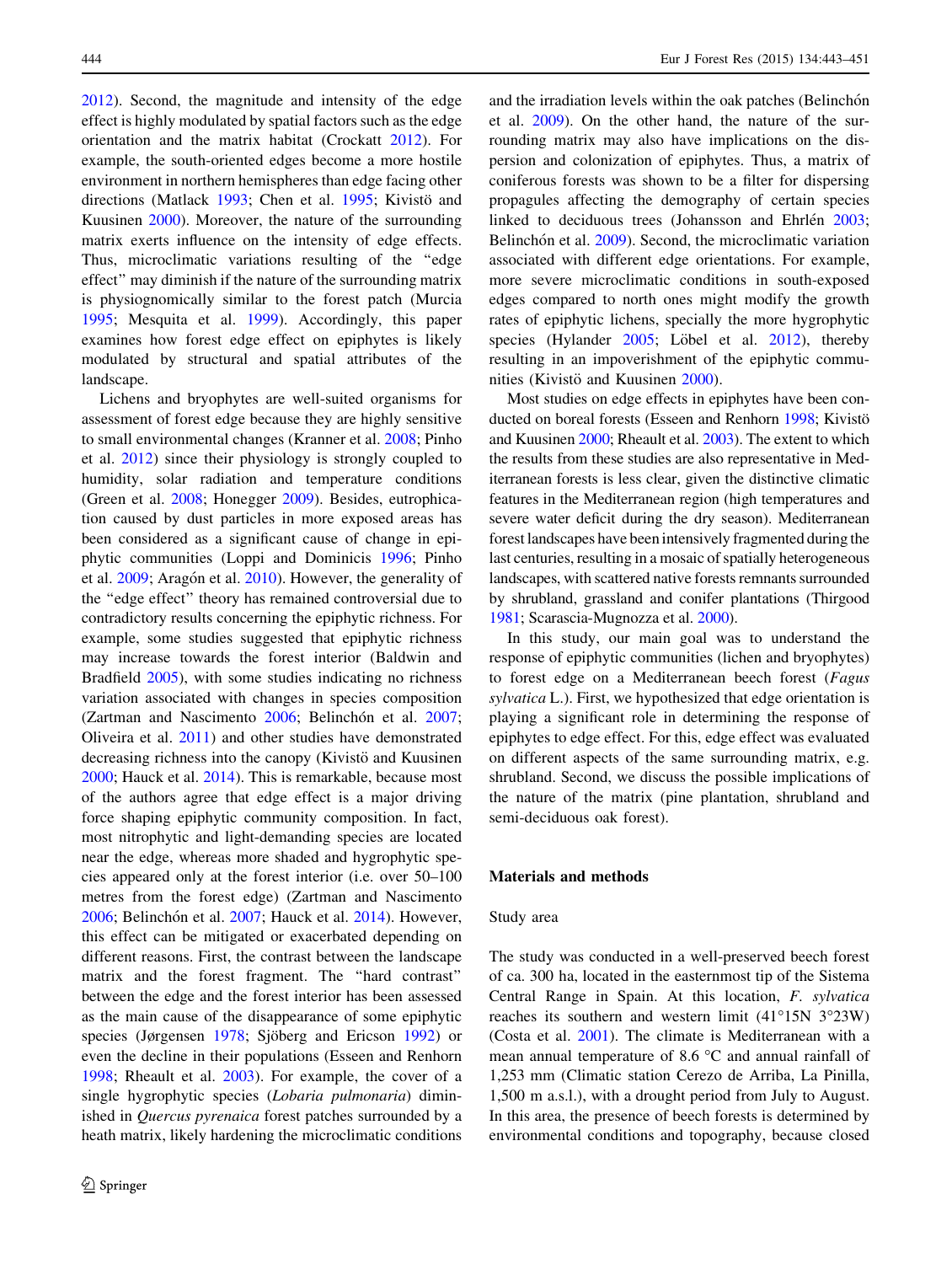valleys favour the accumulation of moist winds and fogs in the summer months (Costa et al. [2001](#page-8-0)).

The study site consisted of one isolated patch of F. sylvatica embedded in a matrix as follows: (1) pine plantation (Pinus sylvestris) in south orientation, (2) shrubland (Genista cinerea ssp. cinerascens, Cytisus oromediterraneus, Adenocarpus hispanicus and Erica australis) in north and in south orientation and (3) semi-deciduous oak forests (Q. pyrenaica) in south orientation.

#### Experimental design and data collection

For each type of edge, we established ten transects perpendicular to the edge. Transects run 100 m into the forests patch (beech forest) and were distanced at least 15 metres apart. Data were collected from three plots  $(5 \times 5 \text{ m})$  in each transect. Plots were placed at 5, 50 and 100 m from the beginning of each transect. A total of 120 plots were established, 30 for each type of forest edge.

Field sampling was based on the methods of Belinchón et al. ([2007\)](#page-7-0), and all epiphytic lichens and bryophytes were included in the study. Within each plot, occurrence of epiphytic lichens and bryophytes was estimated on two trees per plot (for a total of 240 trees). The tree with the greater diameter and the tree with a diameter at breast height (dbh) closed to the mean dbh of the plot were selected in order to get a good representation of the epi-phytic community of the stand (Belinchón et al. [2007\)](#page-7-0). We established four  $20 \times 30$  cm grids on the bark of each selected tree: at breast height, at the tree base and on the north and south aspects. We used the means of four data sets (epiphytic composition, total species richness, lichen richness and bryophytes richness and Shannon index) for a given sample position. The species richness was defined as the total number of species found in the four grids per tree. For the lichen composition, we calculated the mean estimated cover of each species (% of the grid area) for the four sample grids. We calculated the total species cover per tree (as percentage of the grids) using the same methods.

Within each plot, we measured the dbh of all trees, the number of the trees, the distance to the edge and the canopy openness. Canopy openness was estimated from hemispherical photographs. Photographs were taken at breast height and at ground level in the centre of each plot, using an horizontally levelled digital camera (Canon EOS 5D) aimed at the zenith, using a fish-eye lens of  $180^\circ$  field of view (SIGMA 8 mm F3.5 ex DG Fisheye). Photographs were analysed using Gap Light Analyzer program version 2.0 (GLA v2) [\(http://www.rem.sfu.ca/forestry/index.htm\)](http://www.rem.sfu.ca/forestry/index.htm) that estimates the canopy openness in percentage. The value used is the average of the two values in each plot.

Both air temperature and relative humidity were measured with twenty four sensors (HOBO pro V2) placed at 5, 50 and 100 m from the edge along two transect for each area. Sensors were read every hour. The microclimate station recorded temperature and relative humidity continuously (from October 2009 to November 2011).

## Data analyses

We compared the effect of stand and tree scale variables among the four situations (types of forest edges) on the community traits of total richness, bryophytes richness and Shannon diversity index by fitting generalized mixed linear models (GLMMs) (McCullagh and Nelder [1989\)](#page-8-0). Additionally, lichen species was grouped into three categories based on the sensitivity to solar radiation (see Nimis [1993;](#page-8-0) Nimis and Martellos [2008\)](#page-8-0): light demanding, intermediate and shaded species. All data were analysed using a multilevel approach, considering plots and transects as random sources of the variation and predictors as explanatory variables (distance to the edge, canopy openness, number of trees and tree diameter). The significance of each predictor was estimated by means of an analysis of deviance. For total species richness and Shannon diversity index, we fitted the mixed models using a normal response, whereas for the rest of variables, we used the Poisson response. All GLMM computations were performed using SAS macro program GLIMMIX, which iteratively calls SAS procedure Mixed until convergence.

Epiphytic composition among the four situations was compared using version 6.1.11 of the PRIMER multivariate statistical analysis software (Anderson et al. [2008](#page-7-0)). In this analysis, the experimental design included two factors: distance to the edge (three levels, fixed factor) and plot (10 levels, random factor nested within distance) with two replicate trees for each plot. The cover data were  $log_{10} (x + 1)$ transformed to account for contributions by both rare and abundant taxa. We used the Bray-Curtis distance measure.

To test whether the distance to the edge had significantly different compositions of epiphytic species and to detect the effects of plot variability, we performed a two-factor permutational multivariate analysis of variance (PERMANO-VA) on the cover data for each situation (Anderson et al. [2008\)](#page-7-0). To assess species similarity among the different distances, we performed additional pairwise PERMANOVA tests (Anderson et al. [2008](#page-7-0)). We also calculated the Bray-Curtis dissimilarity within distances. For all tests, we allowed 9,999 random permutations under the reduced model.

# Results

Characterization of the patches

Environmental variables are summarized in Table [1.](#page-3-0) Number of trees per plot was significantly correlated with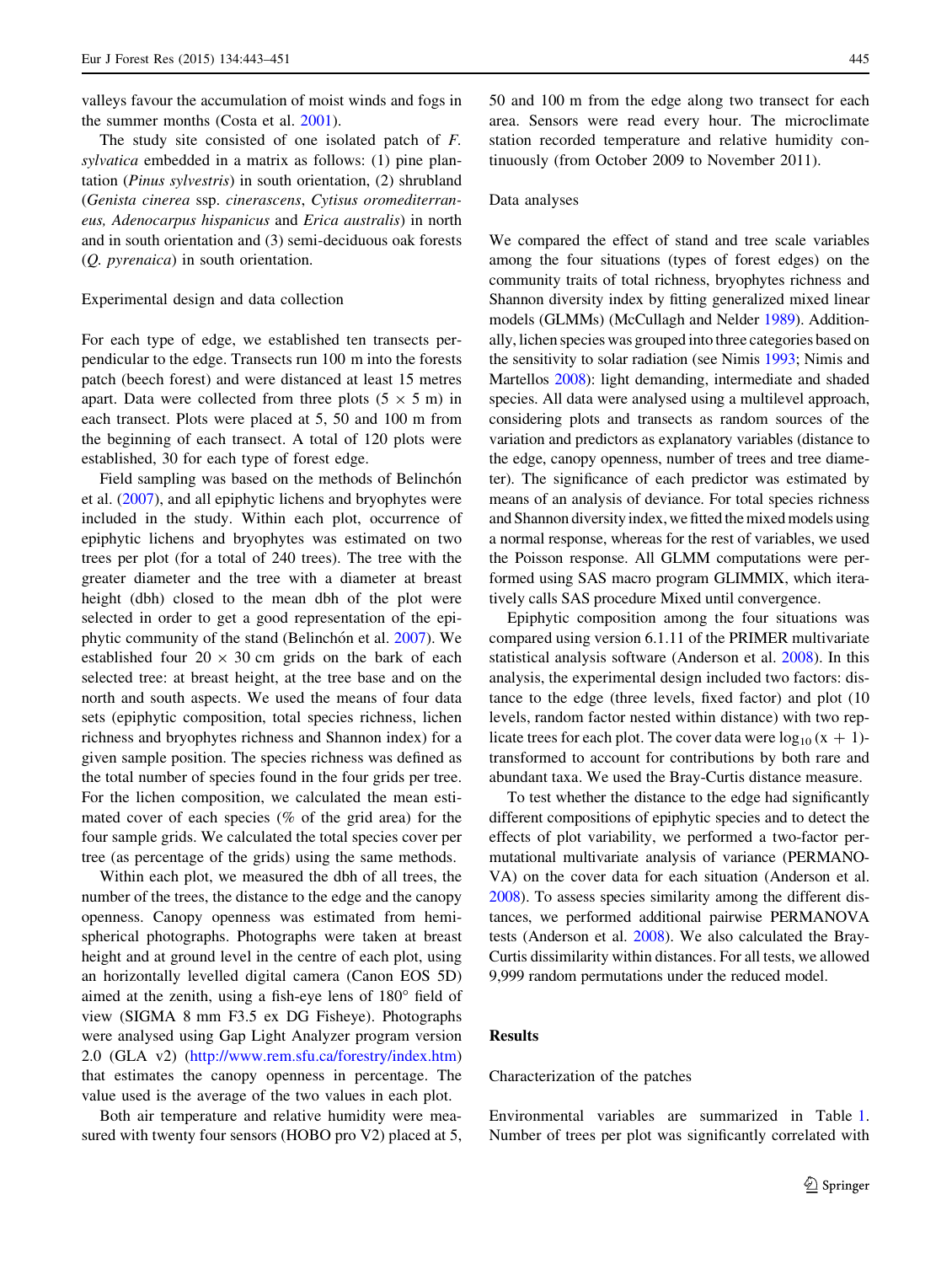| Structural features    | South-pine       | North-shrub       | South-shrub       | South-oak         |  |  |  |  |  |  |
|------------------------|------------------|-------------------|-------------------|-------------------|--|--|--|--|--|--|
| Number of trees        | $6.7 \pm 1.51$   | $6.23 \pm 1.98$   | $5.73 \pm 1.97$   | $4.83 \pm 1.23$   |  |  |  |  |  |  |
| Tree diameter (cm)     | $19.43 \pm 3.22$ | $20.54 \pm 4.03$  | $22.97 \pm 7.96$  | $23.77 \pm 6.55$  |  |  |  |  |  |  |
| Canopy openness $(\%)$ | $40.5 \pm 14.42$ | $45.09 \pm 17.97$ | $44.27 \pm 15.65$ | $39.73 \pm 15.71$ |  |  |  |  |  |  |

<span id="page-3-0"></span>**Table 1** Mean  $\pm$  SD for the environmental variables grouped by the four types of forest edge

Table 2 Means for humidity and temperature at different distances of the forest edge (5, 50 and 100 m)

| Distance $(m)$            | South-pine |       |       | North-shrub |       |       | South-shrub |       |       | South-oak |       |       |  |
|---------------------------|------------|-------|-------|-------------|-------|-------|-------------|-------|-------|-----------|-------|-------|--|
|                           |            | 50    | 100   |             | 50    | 100   |             | 50    | 100   |           | 50    | 100   |  |
| Temperature $(^{\circ}C)$ | 7.57       | 7.75  | 7.69  | 7.55        | 7.58  | 7.60  | 8.04        | 7.95  | 8.11  | 8.26      | 8.31  | 8.15  |  |
| Humidity $(\% )$          | 75.73      | 75.21 | 76.01 | 76.28       | 76.93 | 75.65 | 72.84       | 73.95 | 74.96 | 74.86     | 73.83 | 76.41 |  |
| Canopy openness $(\% )$   | 37.80      | 42.38 | 41.32 | 55.26       | 40.93 | 38.95 | 52.46       | 41.08 | 39.82 | 41.39     | 40.23 | 37.39 |  |

mean tree diameter per plot (Spearman rho  $-0.810$ ,  $p<0.001$ ). Tree density ranged between three and twelve trees per plot and canopy openness between 26.38 and 66.14 %. Higher canopy openness was at forest edges for shrubland matrices (Table 2). Significances differences in canopy openness were found in an edge-interior gradient in the cases of hard contrast matrices (N-shrubland,  $p < 0.001$ and S-shrubland,  $p = 0.001$ , while no gradient was found when forested matrices (Pine forest,  $p = 0.056$  and oak forest,  $p = 0.153$ ).

Microclimatic variations along the distance gradient for temperature and moisture are shown in Table 2. Mean temperature and relative humidity were slight higher in the interior of the forest except for oak forests matrix and matrix of shrub in north orientation, respectively. However, differences only accounted for  $0.2$  °C from temperature and 2–3 % from relative humidity.

## Species richness and diversity

A total of 49 epiphytic species (41 lichens and eight bryophytes) were identified on 240 trees ('['Appendix'](#page-6-0)'). Lichen species were grouped according to the solar radiation sensitivity as follows: nine light-demanding species, 16 intermediate and 16 shaded species ('['Appendix'](#page-6-0)').

Results of the mixed models showed the influence of matrix type on epiphytic richness. Total species richness increased towards the forest interior when surrounding matrix is dominated by pines or shrubland-north orientation. However, no relationship was found in the case of shrubland-south orientation matrix. Finally, species richness was positively correlated to forest edge when considering oak forest matrix (Table [3\)](#page-4-0). Similar trends were detected for the richness of bryophytes, whereas the Shannon diversity index showed non-significant differences in relation to distance to the edge.

In the case of epiphytic lichens, light-demanding species and shaded species had opposite patterns when surrounding matrix was dominated by shrubland, as light-demanding species preferred forest edge situations with shaded lichens mostly associated with forest interior (Table [3\)](#page-4-0).

#### Epiphytic composition

Multivariate statistical analyses showed that large component of variation was associated with the forest edge-interior gradient (i.e. distance to the edge) (Table [4\)](#page-5-0). However, the component of variation linked to distance to the forest edge was higher in the cases where there is no forest continuity as surrounding matrix (Table [4\)](#page-5-0). The subsequent pairwise test revealed significant differences in epiphytic composition between all three distances, except when the contact edge was dominated by oaks (Table [5](#page-5-0)), and the dissimilarity between distances increased with an increase in length to the forest edge (Table [5](#page-5-0)).

## **Discussion**

Our results revealed that the edge effect on our Mediterranean beech forest patch is highly modulated by the nature of the surrounding matrix. Although significant differences in microclimatic conditions along the edge-interior gradient were not found, epiphytic composition was affected by the edge type and edge orientation. Edge effect is a complex factor to interpret, because it co-varies with mixed of structural and spatial attributes (Murcia [1995\)](#page-8-0). In addition, it is well documented that environmental heterogeneity within forested landscapes might mask the prevalence of edge-interior variation (Murcia [1995](#page-8-0); Chen et al. [1999](#page-8-0)). For example, differences in the forest structure (e.g. number of trees per plot or mean tree diameter) can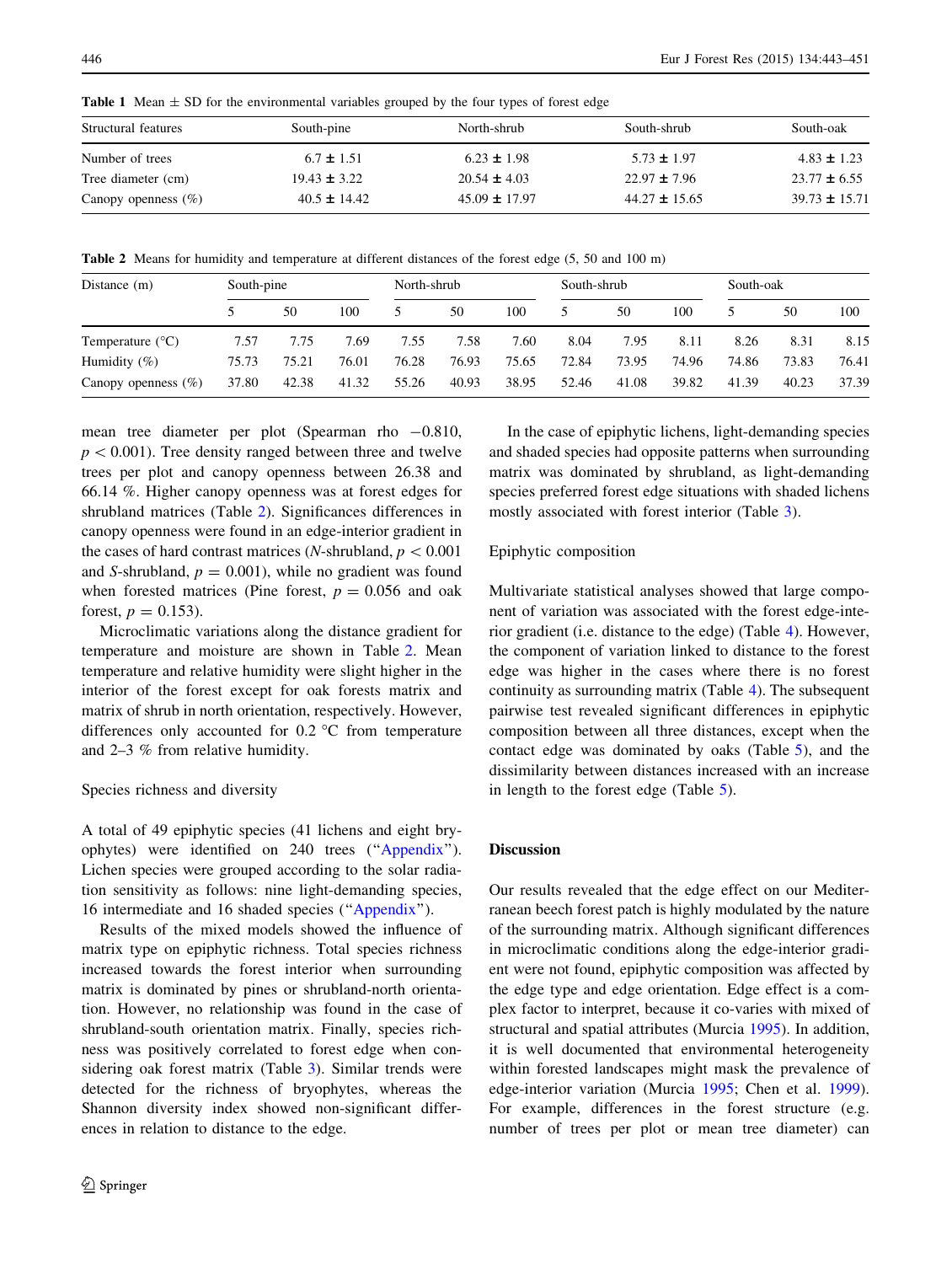<span id="page-4-0"></span>Table 3 Results of the generalized mixed linear models (GLMMs) on some community traits (richness)

|                          | Total<br>richness | Shannon<br>diversity | <b>Bryophyte</b><br>richness | Shaded<br>species | Sunny<br>shaded | Light-demanding<br>species |
|--------------------------|-------------------|----------------------|------------------------------|-------------------|-----------------|----------------------------|
| South-pine forest matrix |                   |                      |                              |                   |                 |                            |
| Distance                 | $(+)16.94***$     | $(+)4.40*$           | $(+)6.23*$                   | $(+)25.02***$     | $(+)0.12$       | $(-)0.27$                  |
| Canopy openness          | $(-)12.45**$      | $(-)4.78*$           | $(-)1.04$                    | $(-)0.11$         | $(-)11.63**$    | $(+)0.33$                  |
| Number of trees          | $(-)0.17$         | $(-)2.12$            | $(-)2.40$                    | $(-)2.29$         | $(+)1.19$       | $(+)0.01$                  |
| Tree diameter            | $(+)0.06$         | $(-)0.06$            | $(+)1.53$                    | $(-)0.24$         | $(+)0.63$       | $(-)6.93*$                 |
| North-shrubland matrix   |                   |                      |                              |                   |                 |                            |
| Distance                 | $(+)12.33**$      | $(+)0.87$            | $(+)7.73*$                   | $(+)29.20***$     | $(+)0.23$       | $(-)9.28**$                |
| Canopy openness          | $(+)2.72$         | $(+)1.61$            | $(-)1.43$                    | $(-)0.21$         | $(+)1.57$       | $(+)1.16$                  |
| Number of trees          | $(+)2.54$         | $(+)5.93$            | $(+)0.26$                    | $(-)0.97$         | $(+)0.08$       | $(+)1.67$                  |
| Tree diameter            | $(+)8.36**$       | $(+)11.13**$         | $(+)7.80**$                  | $(+)14.14***$     | $(+)0.57$       | $(-)6.30*$                 |
| South-Shrubland matrix   |                   |                      |                              |                   |                 |                            |
| Distance                 | $(+)0.05$         | $(-)0.30$            | $(+)1.27$                    | $(+)35.37***$     | $(-)0.96$       | $(-)51.56***$              |
| Canopy openness          | $(-)0.07$         | $(-)0.60$            | $(-)1.50$                    | $(+)0.47$         | $(+)0.01$       | $(-)0.92$                  |
| Number of trees          | $(-)0.15$         | $(+)0.01$            | $(-)0.03$                    | $(-)0.01$         | $(-)0.43$       | $(+1.14)$                  |
| Tree diameter            | $(+)1.42$         | $(+)4.17*$           | $(-)0.01$                    | $(+)15.07***$     | $(-)6.81*$      | $(-)8.53**$                |
| South-Oak forest matrix  |                   |                      |                              |                   |                 |                            |
| Distance                 | $(-)13.50**$      | $(-)4.16$            | $(-)8.36**$                  | $(-)0.30$         | $(-1)1-03$      | $(-)3.56$                  |
| Canopy openness          | $(-)9.70**$       | $(-)9.40**$          | $(-)5.53*$                   | $(-)0.81$         | $(-)0.01$       | $(-)1.40$                  |
| Number of trees          | $(+)1.24$         | $(+)2.47$            | $(+)0.59$                    | $(+)0.98$         | $(-)0.01$       | $(-)0.94$                  |
| Tree diameter            | $(+)0.15$         | $(+)11.14**$         | $(+)10.67**$                 | $(+)10.89**$      | $(-)19.45***$   | $(-)20.70***$              |

Sign of trend, F value and level of significance are included

\* p  $\leq 0.05$ , \*\* p  $\leq 0.01$ , \*\*\* p  $\leq 0.001$ . The random variable plot was only significant for the richness of shaded species (Z value = 1.71, Prob.  $Z = 0.043$ ) and bryophytes (Z value = 2.60, Prob.  $Z = 0.005$ ) in the case of south-pine forest matrix

modulate the canopy openness and, consequently, influence the light and humidity patterns. Therefore, in agreement with other studies (Murcia [1995](#page-8-0); Esseen and Renhorn [1998\)](#page-8-0), our results suggest that edge dynamics are complex and a portion of variability is associated with forest structure (plot and tree levels).

## Edge orientation determines the strength of edge effect

As we a priori expected, edge aspect (e.g. north vs. south facing) was extremely important for the magnitude of the edge effect. We observed that the magnitude of edge effect on epiphytic communities was higher in the south than in the north-facing edges in the case of shrub-bordered edge. Dissimilarity of species composition between edge interior was higher in the case of south-exposed edge. However, contrary to Kivistö and Kuusinen [\(2000](#page-8-0)), differences in community composition were not associated with changes in richness or diversity. At south-facing edge, the canopy openness was the main factor explaining the presence of light-demanding species at the edge; besides, high species replacement between the edge and forest interior was found. However, in the case of the north-facing edge, the severe conditions of the edge were mitigated by the orientation, being light-demanding species absent at the edge. Thus, the similarity in species composition along the edge-interior gradient was higher with increasing total richness at forests interior. Our results are in agreement with Hylander ([2005\)](#page-8-0), who found a significant reduction in growth of two bryophytes as a result of changes in microclimate linked to the edge orientation. Hylander addresses that the magnitude of the edge effect was mitigated in north-facing edge in relation to the low irradiance levels compare to the south-facing edge.

#### Edge types determine edge effect

Shrubs-bordered showed the strongest influence on epiphytic composition, while the direct consequences of edge effects decreased when edges are surrounded by forests (natural oak forest and pine plantation). The results support the idea that the magnitude of the edge effect is driven by the patch contrast between the surrounding matrix and the natural habitat (Cadenasso et al. [2003;](#page-8-0) Harper et al. [2005](#page-8-0); Gieselman et al. [2013](#page-8-0)). Certainly, our results also showed that the harshness of the edge (i.e. greater insolation exposure and more intense desiccation) is more abrupt in open clear-cut boundaries, triggering photoinhibition stress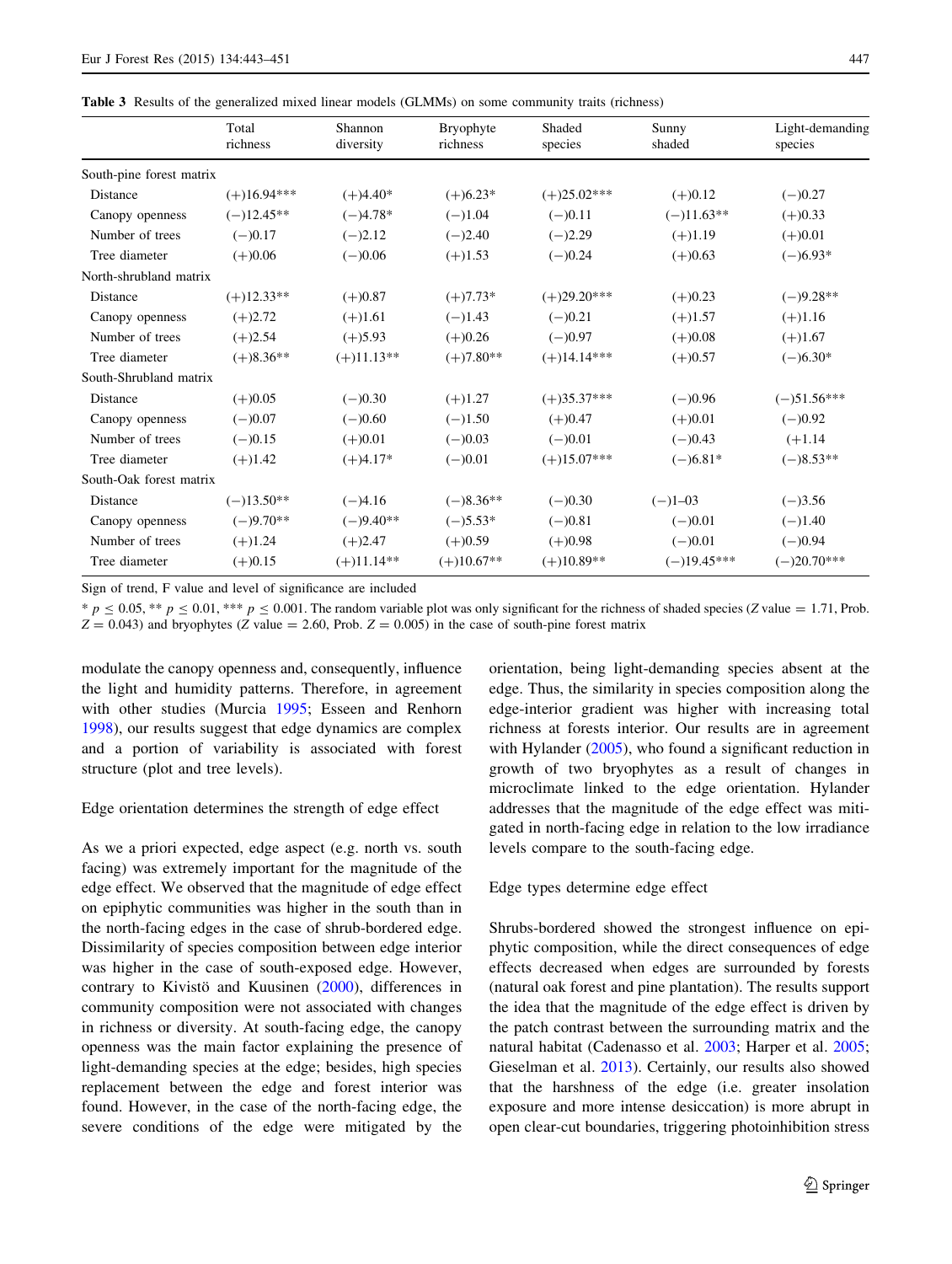Table 4 Results of the twofactor PERMANOVA by distance from edge and plot

| Type of edge | Source          | df             | MS      | Pseudo-F | $\boldsymbol{P}$ | CV(%) |
|--------------|-----------------|----------------|---------|----------|------------------|-------|
| South-pine   | Distance        | $\overline{2}$ | 5,181.2 | 9.315    | 0.0001           | 15.21 |
|              | Plot (Distance) | 27             | 556.2   | 1.695    | 0.0002           | 10.68 |
|              | Residual        | 30             | 328.1   |          |                  | 18.11 |
|              | Total           | 59             |         |          |                  |       |
| North-shrub  | Distance        | $\overline{2}$ | 9,364.3 | 12.354   | 0.0001           | 20.74 |
|              | Plot (Distance) | 27             | 758     | 1.792    | 0.0001           | 12.94 |
|              | Residual        | 30             | 423.1   |          |                  | 20.57 |
|              | Total           | 59             |         |          |                  |       |
| South-shrub  | Distance        | $\overline{2}$ | 13,612  | 14.762   | 0.0001           | 25.19 |
|              | Plot (Distance) | 27             | 922.1   | 1.461    | 0.0021           | 12.06 |
|              | Residual        | 30             | 631.3   |          |                  | 25.13 |
|              | Total           | 59             |         |          |                  |       |
| South-oak    | Distance        | $\overline{2}$ | 4,234   | 3.830    | 0.0002           | 12.51 |
|              | Plot (Distance) | 27             | 1,105.4 | 1.437    | 0.0084           | 12.96 |
|              | Residual        | 30             | 769.5   |          |                  | 27.74 |
|              | Total           | 59             |         |          |                  |       |

Table 5 Results of pairwise PERMANOVA test between distances (5, 50 and 100 m)

| Zonas de studio | Distances (m) | Dissimilarity | P      |
|-----------------|---------------|---------------|--------|
| South-pine      | $5 - 50$      | 35.67         | 0.0002 |
|                 | $5 - 100$     | 40.27         | 0.0001 |
|                 | $50 - 100$    | 30.15         | 0.0054 |
| North-shrub     | $5 - 50$      | 41.92         | 0.0001 |
|                 | $5 - 100$     | 51.19         | 0.0001 |
|                 | $50 - 100$    | 38.53         | 0.0005 |
| South-shrub     | $5 - 50$      | 48.25         | 0.0001 |
|                 | $5 - 100$     | 62.01         | 0.0001 |
|                 | $50 - 100$    | 43.12         | 0.0006 |
| South-oak       | $5 - 50$      | 43.96         | 0.0009 |
|                 | $5 - 100$     | 49.19         | 0.0001 |
|                 | $50 - 100$    | 43.52         | 0.7347 |

Dissimilarity (%) (Bray-Curtis index) and level of significance

that impairs lichen growth (Coxson and Stevenson [2007](#page-8-0)). In addition, the particular composition of the epiphytic communities may be partially predicted based on the type of edge associated with the over imposed physical changes in the microclimatic conditions (Baldwin and Bradfield  $2005$ ; Belinchón et al.  $2007$ ; Brunialti et al.  $2013$ ). Thus, the most light-demanding and disturbance-tolerant species were related to shrub-bordered edges.

Although air humidity and temperature not showed differences along the edge-interior forest gradients, we consider that irradiance levels may be strongly modulating epiphytic responses. For instance, some authors showed that light variability in forest understory was the main factor influencing epiphytic communities rather than the

<span id="page-5-0"></span>448 Eur J Forest Res (2015) 134:443–451

atmospheric humidity and temperature (Renhorn et al. [1997](#page-8-0); Belinchón et al.  $2007$ ; Brunialti et al.  $2013$ ). In this sense, we detected a high species replacement (as a measure of Bray-Curtis dissimilarity) between edge and forests interior, but not necessarily changes in the epiphytes richness as previously showed by several authors (e.g. Belinchón et al. [2007;](#page-7-0) Oliveira et al. [2011](#page-8-0)). In the case of abrupt contrast matrix, light-demanding species were linked to forest edge and replaced towards the forests interior by shaded species. In general, lichens and bryophytes occurring in sheltered habitats are more sensitive to environmental changes, because they are strongly dependent on atmospheric moisture and they suffer photoinhibition when are exposed to greater sunlight than their normal environment (Green et al. [2008;](#page-8-0) Kranner et al. [2008](#page-8-0)). This is the case of some cyanolichens without cortical pigments, or drought-sensitive mosses, that are usually associated with old-growth forests growing under lowlight environments of forests interior (Burgaz et al. [1994](#page-7-0); Sillett and Antoine [2004](#page-8-0); Green et al. [2008;](#page-8-0) Király et al. [2013](#page-8-0)).

When considering a matrix type that is physiognomically similar to forests patch, the abiotic edge effect is mitigated (Driscoll et al. [2013\)](#page-8-0). However, in the case of the matrix of pine plantation, although there is a forest continuity with the forest patch at landscape level, total epiphytic richness species increased at forests interior mainly caused by an increasing of shaded species. Three reasons might be explaining this fact: (A) Some authors suggested that bark features of P. sylvestris (i.e. roughness, hardness, pH) could be a filter for dispersion and colonization of propagules (Johansson and Ehrlén [2003](#page-8-0); Belinchón et al. [2009](#page-7-0)). However, this study was not conducted for this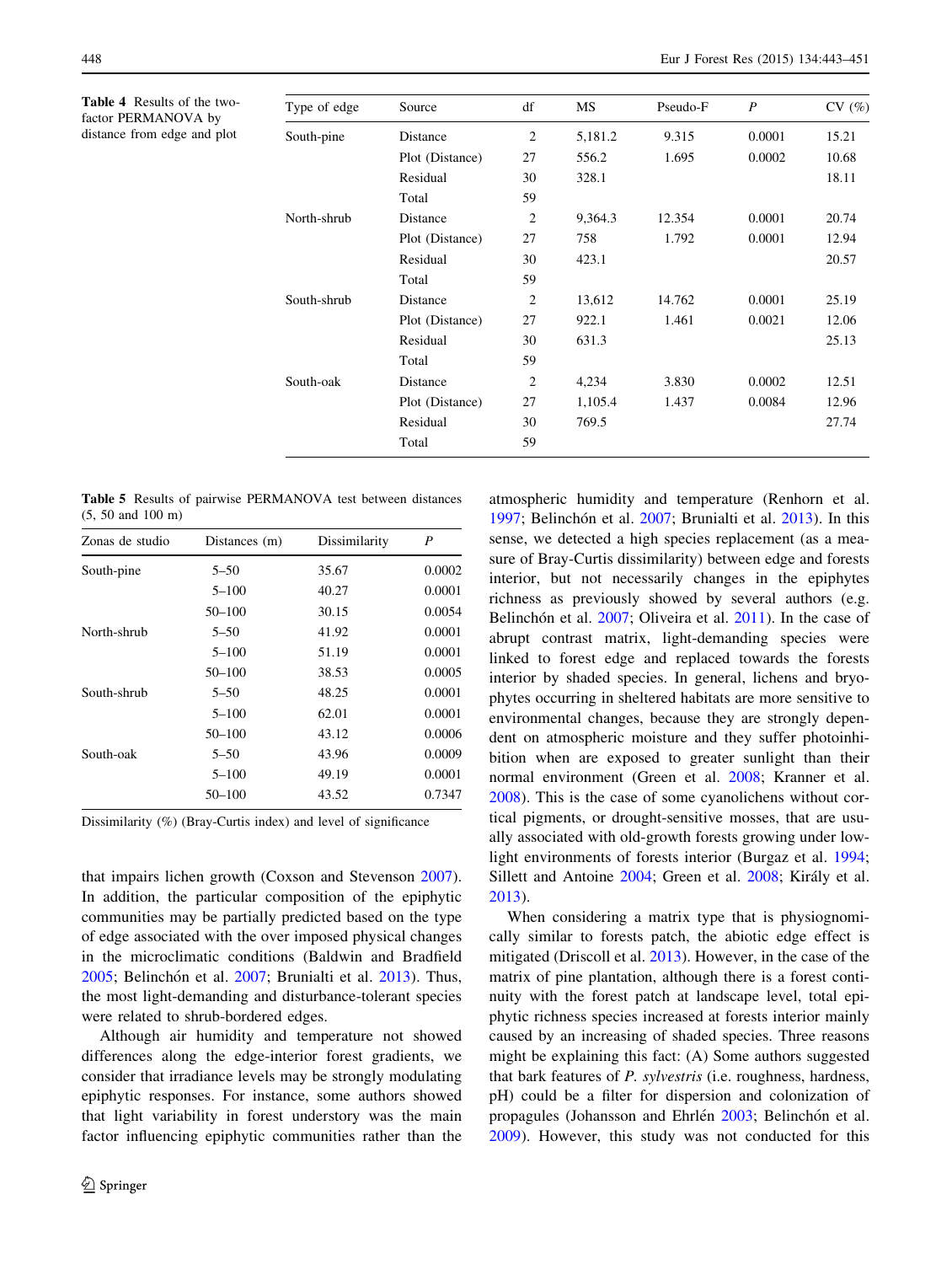<span id="page-6-0"></span>forest, and it is much easy to assume that most lichen propagules came from the forest itself. (B) Management of the pine matrix (clearing and logging) for timber extraction may affect forest edge, causing the disappearance of the most sensitive species, due to gap formation and increased eutrophication (Aragón et al. [2010](#page-7-0); Nascimbene et al. [2013\)](#page-8-0). (C) The span of 40 years of recovery by pine plantation (Fernández [2002\)](#page-8-0) was not enough to regenerate the diversity of shaded species in the forests edge lacking for a long time when forest patch was contacting with a shrubland matrix. However, when considering a forestry matrix of Q. pyrenaica, shaded species are also present in forests edge. Bark features of Q. pyrenaica (pH, roughness, etc.) provide resources that support a wide range of species also growing on F. sylvatica, facilitating the dispersion and colonization in the forest edge.

This pattern of severe shifts in the composition of epiphytic communities could be extrapolated to the Mediterranean landscape with similar management and climatic conditions, and consequences of the increase in forest fragmentation could be predicted. In central Spain, several forests have been transformed into pasture and heathlands due to the intensive livestock during the sixteenth–twenti-eth centuries (Hernández and Sainz [1978](#page-8-0)), and currently, the small isolated remnant forests are included within the human-modified landscape (Belinchón et al. [2009](#page-7-0)). Under increasing forests fragmentation (i.e. reduction in the patch size and increase in the high contrast matrix), the amount of core conditions will be decreased, and therefore shadeadapted species linked to forests interior conditions could become rarer or even disappear.

# Conclusions

Variations in epiphytic communities along the forests edge-interior gradient were modulated by the nature of the surrounding matrix. Abrupt edges (i.e. non-forested surrounding matrix) caused shifts in epiphytes at forest edge mainly due to the replacement of shaded species with generalist light-demanding species, and the magnitude of these changes was strongly dependent on edge orientation. In a context of increasing forest fragmentation due to agriculture or livestock land use, the fragment size will be reduced (i.e. loss of core area) and the amount of high contrast matrices (shrubland, grassland or bare soil) will be increased. This might affect the occurrence of the species that require forests interior conditions, more sensitive to the more extreme conditions of the forests edge.

Acknowledgments Financial support for this study was provided by the Ministerio de Educación y Ciencia (Project BIOFRAG, CGL2007-66066-C04-4/BOS) and the Ministerio de Ciencia e Innovación (Project EPICON, CGL2010-22049) of Spain.

## Appendix

See Table 6.

| Table 6 Lichen and bryophyte species and number of trees on which each species appears in the four types of edges, at different distances |  |
|-------------------------------------------------------------------------------------------------------------------------------------------|--|
|-------------------------------------------------------------------------------------------------------------------------------------------|--|

| Species                                                  |          | Pine-S           |                |                | Shrub-N        |                |                | Shrub-S  |                |                | Oak-S          |                |  |
|----------------------------------------------------------|----------|------------------|----------------|----------------|----------------|----------------|----------------|----------|----------------|----------------|----------------|----------------|--|
|                                                          | 5        | 50               | 100            | 5.             | 50             | 100            | 5.             | 50       | 100            | 5.             | 50             | 100            |  |
| Lichens                                                  |          |                  |                |                |                |                |                |          |                |                |                |                |  |
| Anaptychia ciliaris (L.) Kórb.*                          | $\Omega$ | $\overline{0}$   | 3              | $\theta$       | $\overline{c}$ | 3              | $\Omega$       |          | 5              | 3              | 1              |                |  |
| Buellia disciformis (Fr.) Mud                            | 20       | 20               | 20             | 20             | 17             | 8              | 19             | 16       | 11             | 13             | 11             |                |  |
| Caloplaca holocarpa (Hoffm.) Wade <sup>#</sup>           | $\Omega$ | $\overline{0}$   | $\mathbf{0}$   | $\mathbf{0}$   | $\mathbf{0}$   | $\Omega$       | 7              | $\Omega$ | $\mathbf{0}$   | $\mathbf{0}$   | $\mathbf{0}$   | $\overline{0}$ |  |
| Candelariella vitellina (Hoffm.) Müll. Arg. <sup>#</sup> | $\bf{0}$ | $\boldsymbol{0}$ | $\overline{0}$ | 9              | $\overline{0}$ | $\Omega$       | 14             | $\Omega$ | $\mathbf{0}$   | $\mathbf{0}$   | $\mathbf{0}$   | $\overline{0}$ |  |
| Chromatochlamys muscorum (Fr.) H. Mayrh. & Poelt*        | $\Omega$ | $\mathbf{0}$     | $\Omega$       | $\mathbf{0}$   | $\Omega$       | $\Omega$       | $\Omega$       | $\Omega$ | $\Omega$       | $\mathbf{0}$   | 1              |                |  |
| Cladonia coniocraea (Flórke) Sprengel*                   | 0        | $\Omega$         | $\Omega$       | $\Omega$       | $\Omega$       | $\Omega$       | $\Omega$       | 8        | 1              | $\Omega$       | $\Omega$       | $\Omega$       |  |
| Cladonia fimbriata (L.) Fr.*                             | 0        | $\overline{2}$   | 3              | 1              | 7              | 12             | $\Omega$       | 4        | 10             | 9              | 6              | 5              |  |
| Evernia prunastri (L.) Ach                               |          | $\overline{2}$   | 2              | $\mathbf{0}$   | $\Omega$       | $\Omega$       | $\Omega$       | $\Omega$ | $\mathbf{0}$   | $\mathbf{0}$   | $\mathbf{0}$   | $\overline{0}$ |  |
| Flavoparmelia soredians (Nyl.) Hale <sup>#</sup>         | 0        | $\mathbf{0}$     | $\Omega$       |                | $\Omega$       | $\Omega$       | $\Omega$       | $\Omega$ | $\Omega$       | $\mathbf{0}$   | $\mathbf{0}$   | $\overline{0}$ |  |
| Hypogymnia tubulosa (Schaer.) Hav.                       |          | $\overline{0}$   | $\Omega$       | $\overline{4}$ | $\Omega$       | $\Omega$       | $\Omega$       | $\Omega$ | $\Omega$       | $\Omega$       | $\theta$       | $\overline{0}$ |  |
| Lecanora argentata (Ach.) Malme                          | 20       | 20               | 17             | 20             | 17             | 17             | 17             | 15       | 11             | 11             | 8              |                |  |
| Lecanora carpinea (L.) Vainio                            | 3        | 6                | $\Omega$       | 1              | 9              | 12             | 8              | 9        | $\overline{c}$ | $\overline{4}$ | $\mathbf{0}$   |                |  |
| Lecanora chlarotera Nyl. <sup>#</sup>                    | 20       | 20               | 20             | 20             | 18             | 16             | 17             | 12       | 7              | 12             | 8              |                |  |
| Lecanora intumescens (Rebent.) Rabenh.                   | 12       | 5                | 6              | 1              | 7              | $\overline{2}$ | $\overline{2}$ | 9        | $\overline{4}$ | $\overline{2}$ | $\overline{4}$ | $\Omega$       |  |
| Lepraria incana (L.) Ach.*                               | $\Omega$ | $\overline{0}$   |                | $\Omega$       | 4              | 4              | 5              | $\tau$   | 10             | $\tau$         | $\overline{4}$ | 3              |  |
| Leptogium lichenoides (L.) Zahlbr.*                      | 0        | $\theta$         | $\theta$       | $\overline{0}$ | $\Omega$       | $\theta$       | $\Omega$       | $\Omega$ | $\theta$       | $\Omega$       |                |                |  |
|                                                          |          |                  |                |                |                |                |                |          |                |                |                |                |  |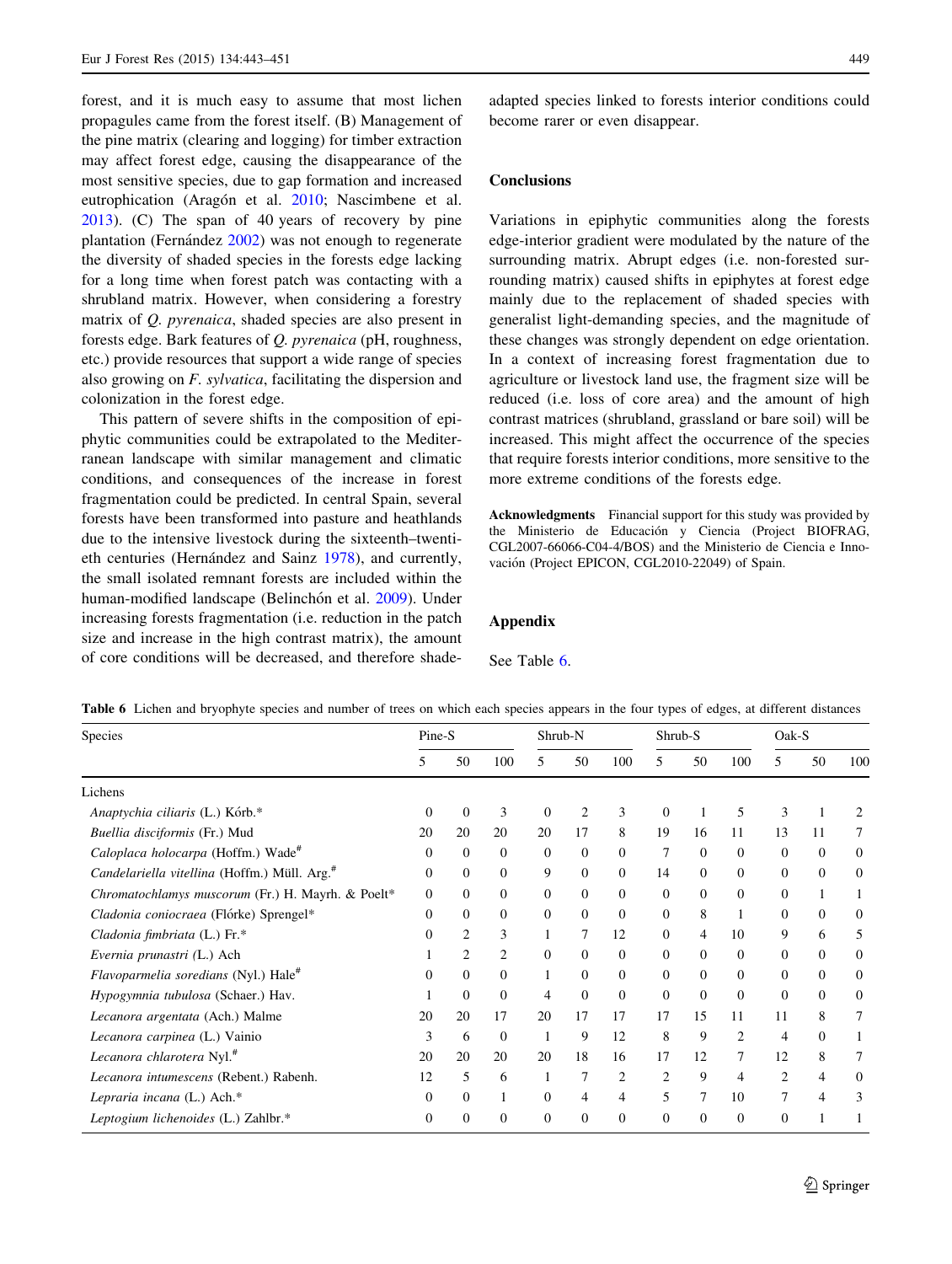#### <span id="page-7-0"></span>Table 6 continued

| Species                                                        |                  | Pine-S           |                  | Shrub-N          |                  |                  | Shrub-S          |                  |                  | Oak-S            |                  |                  |
|----------------------------------------------------------------|------------------|------------------|------------------|------------------|------------------|------------------|------------------|------------------|------------------|------------------|------------------|------------------|
|                                                                | 5                | 50               | 100              | 5                | 50               | 100              | 5                | 50               | 100              | 5                | 50               | 100              |
| Lobaria pulmonaria (L.) Hoffm.*                                | $\Omega$         | $\mathbf{0}$     | 1                | $\mathbf{0}$     | $\mathbf{0}$     | $\overline{0}$   | $\mathbf{0}$     | $\mathbf{0}$     | $\overline{4}$   | $\mathbf{0}$     | $\overline{c}$   | $\mathfrak{Z}$   |
| Melanohalea exasperata (De Not.) O. Blanco et al. <sup>#</sup> | 12               | 11               | 8                | 12               | 10               | $\overline{c}$   | 14               | 12               | $\overline{c}$   | 12               | $\overline{4}$   | $\mathbf{1}$     |
| Melanelixia glabra (Schaer.) O. Blanco et al.                  | 8                | 17               | 20               | $\boldsymbol{0}$ | 14               | 16               | $\tau$           | 20               | 19               | 20               | 20               | 19               |
| Melanelixia fuliginosa (Fr. ex Duby) O. Blanco et al.          | 1                | $\overline{c}$   | 9                | 6                | 3                | $\mathbf{0}$     | 10               | 5                | 5                | 6                | 5                | 6                |
| Nephroma resupinatum (L.) Ach.*                                | $\mathbf{0}$     | 7                | 10               | $\mathbf{0}$     | 3                | 13               | $\mathbf{0}$     | 7                | 15               | 7                | 9                | 7                |
| Ochrolechia pallescens (L.) A. Massal.                         | $\mathbf{0}$     | $\boldsymbol{0}$ | 5                | $\mathbf{1}$     | $\overline{0}$   | 2                | 1                | 3                | $\overline{c}$   | 2                | $\mathbf{1}$     | 3                |
| Ochrolechia turneri (Sm.) Hasselrot*                           | $\mathbf{0}$     | $\boldsymbol{0}$ | $\boldsymbol{0}$ | $\boldsymbol{0}$ | $\overline{0}$   | $\mathbf{0}$     | $\mathbf{0}$     | 2                | $\mathbf{1}$     | 2                | $\boldsymbol{0}$ | $\mathbf{1}$     |
| Parmelia saxatilis (L.) Ach.                                   | $\Omega$         | $\mathbf{0}$     | $\mathbf{0}$     | 7                | $\mathbf{0}$     | $\mathbf{0}$     | $\overline{4}$   | $\overline{0}$   | $\mathbf{0}$     | $\mathbf{0}$     | $\overline{0}$   | $\boldsymbol{0}$ |
| Parmelia sulcata Taylor                                        | 20               | 20               | 20               | 20               | 20               | 20               | 20               | 20               | 20               | 20               | 20               | 20               |
| Parmelina tiliacea (Hoffm.) Hale                               | 4                | 6                | 10               | 11               | 5                | 13               | 18               | 16               | 6                | 17               | 11               | 5                |
| Peltigera collina (Ach.) Schrader*                             | $\boldsymbol{0}$ | $\boldsymbol{0}$ | $\boldsymbol{0}$ | $\boldsymbol{0}$ | 0                | 2                | $\mathbf{1}$     | 3                | 7                | 5                | $\overline{c}$   | 9                |
| Pertusaria amara (Ach.) Nyl.*                                  | $\mathbf{1}$     | $\overline{4}$   | $\overline{4}$   | $\mathbf{0}$     | 3                | 11               | $\Omega$         | $\overline{0}$   | $\overline{4}$   | $\mathbf{0}$     | $\overline{c}$   | 6                |
| Pertusaria albescens (Huds.) M.Choisy & Werner*                | $\mathbf{0}$     | $\overline{0}$   | $\boldsymbol{0}$ | $\mathbf{0}$     | $\overline{0}$   | $\mathbf{0}$     | $\mathbf{0}$     | 1                | 10               | 5                | 3                | $\mathbf{1}$     |
| Pertusaria coronata (Ach.) Th.Fr.*                             | $\mathbf{0}$     | $\mathbf{0}$     | $\boldsymbol{0}$ | $\boldsymbol{0}$ | $\overline{0}$   | $\mathbf{0}$     | $\mathbf{0}$     | 0                | 3                | $\overline{c}$   | $\overline{c}$   | $\overline{c}$   |
| Pertusaria hemisphaerica (Flörke) Erichsen*                    | 0                | $\mathbf{0}$     | $\mathbf{0}$     | $\mathbf{0}$     | $\overline{0}$   | $\Omega$         | $\Omega$         | 1                | 5                | $\mathbf{0}$     | 15               | 14               |
| Phlyctis argena (Sprengel) Flotow*                             | $\mathbf{0}$     | $\mathbf{0}$     | $\mathbf{1}$     | $\mathbf{0}$     | $\overline{0}$   | 3                | $\Omega$         | $\overline{0}$   | $\boldsymbol{0}$ | $\overline{c}$   | $\overline{2}$   | $\overline{4}$   |
| Physcia tenella (Scop.) DC. <sup>#</sup>                       | $\mathbf{0}$     | $\mathbf{0}$     | $\boldsymbol{0}$ | 12               | $\overline{0}$   | $\mathbf{0}$     | $\mathbf{0}$     | 0                | $\boldsymbol{0}$ | $\mathbf{0}$     | $\mathbf{0}$     | $\boldsymbol{0}$ |
| Physconia distorta (With.) J.R. Laundon <sup>#</sup>           | $\boldsymbol{0}$ | $\boldsymbol{0}$ | $\boldsymbol{0}$ | $\boldsymbol{0}$ | 0                | $\mathbf{0}$     | 11               | 1                | $\boldsymbol{0}$ | $\boldsymbol{0}$ | $\boldsymbol{0}$ | $\boldsymbol{0}$ |
| Physconia enteroxantha (Nyl.) Poelt <sup>#</sup>               | $\mathbf{0}$     | $\mathbf{0}$     | $\mathbf{0}$     | $\mathbf{0}$     | $\mathbf{0}$     | $\mathbf{0}$     | 5                | 0                | $\mathbf{0}$     | $\mathbf{0}$     | $\mathbf{0}$     | $\boldsymbol{0}$ |
| Physconia venusta (Ach.) Poelt*                                | $\mathbf{0}$     | $\overline{c}$   | 8                | $\mathbf{0}$     | 7                | 15               | $\mathbf{0}$     | 10               | 15               | 11               | 9                | 7                |
| Platismatia glauca (L.) Culb. & C. Culb.                       | 12               | $\boldsymbol{0}$ | $\boldsymbol{0}$ | $\mathbf{1}$     | 0                | $\mathbf{0}$     | $\mathbf{0}$     | 0                | $\boldsymbol{0}$ | $\boldsymbol{0}$ | $\mathbf{0}$     | $\boldsymbol{0}$ |
| Pseudevernia furfuracea (L.) Zopf                              | 13               | $\mathbf{0}$     | $\mathbf{0}$     | 7                | $\mathbf{0}$     | $\Omega$         | $\mathbf{0}$     | 0                | $\mathbf{0}$     | $\mathbf{0}$     | $\mathbf{0}$     | $\mathbf{0}$     |
| Ramalina farinacea (L.) Ach.                                   | $\mathbf{0}$     | 3                | $\mathbf{1}$     | $\mathbf{0}$     | $\mathbf{0}$     | $\mathbf{0}$     | $\overline{c}$   | $\overline{0}$   | $\mathbf{0}$     | $\mathbf{0}$     | $\mathbf{0}$     | $\mathbf{0}$     |
| Ramalina fraxinea (L.) Ach.                                    | 16               | 17               | 18               | 7                | 12               | 11               | 9                | 17               | 18               | 15               | 12               | 11               |
| Xanthoria parietina (L.) Th. Fr. <sup>#</sup>                  | $\boldsymbol{0}$ | $\boldsymbol{0}$ | $\boldsymbol{0}$ | $\boldsymbol{0}$ | $\boldsymbol{0}$ | $\boldsymbol{0}$ | 5                | 0                | $\boldsymbol{0}$ | $\boldsymbol{0}$ | $\mathbf{0}$     | $\boldsymbol{0}$ |
| <b>Bryophytes</b>                                              |                  |                  |                  |                  |                  |                  |                  |                  |                  |                  |                  |                  |
| Antitrichia curtipendula Hedw. Brid.                           | $\mathbf{0}$     | $\boldsymbol{0}$ | $\boldsymbol{0}$ | $\boldsymbol{0}$ | 3                | 4                | $\boldsymbol{0}$ | $\boldsymbol{0}$ | $\boldsymbol{0}$ | $\overline{c}$   | 13               | 14               |
| Homalothecium sericeum (Hedw.) Schimp.                         | $\mathbf{0}$     | $\boldsymbol{0}$ | $\mathbf{0}$     | $\mathbf{0}$     | $\mathbf{0}$     | $\mathbf{0}$     | $\mathbf{0}$     | 0                | $\mathbf{0}$     | $\overline{c}$   | $\overline{c}$   | $\mathbf{0}$     |
| Orthotrichum lyellii Hook. & Tayl.                             | 14               | 18               | 17               | 16               | 20               | 20               | 14               | 14               | 12               | 18               | 11               | 9                |
| Orthotrichum affine Brid.                                      | $\mathbf{0}$     | $\mathbf{0}$     | $\mathbf{0}$     | $\mathbf{0}$     | $\boldsymbol{0}$ | $\mathbf{0}$     | $\mathbf{0}$     | $\mathbf{0}$     | $\mathbf{1}$     | $\mathbf{0}$     | $\mathbf{0}$     | $\mathbf{1}$     |
| Leucodon sciuroides Schwägr.                                   | $\boldsymbol{0}$ | $\overline{c}$   | 3                | $\mathbf{0}$     | 5                | 10               | $\mathbf{0}$     | 11               | 6                | 4                | $\mathbf{1}$     | $\mathbf{0}$     |
| Frullania dilatata (L.) Dum.                                   | $\boldsymbol{0}$ | 6                | $\mathbf{1}$     | $\boldsymbol{0}$ | 8                | 8                | $\mathbf{1}$     | 1                | 5                | 13               | 11               | 11               |
| Porella platyphylla (L.) Pfeiff.                               | $\mathbf{0}$     | $\overline{c}$   | 1                | $\mathbf{0}$     | 6                | 7                | 1                | $\mathbf{0}$     | $\overline{4}$   | 8                | $\overline{4}$   | 4                |
| Pterigymnandrum filiforme Hedwig                               | 15               | 18               | 20               | 17               | 19               | 20               | 11               | 20               | 19               | 19               | 20               | 20               |

Lichens are classified according to their sensitivity to solar radiation in the Mediterranean region (Nimis [1993](#page-8-0); Nimis and Martellos [2008](#page-8-0))

\* Shaded species; # light-demanding species; no-symbol, intermediate sunny-shaded species

# References

- Anderson MJ, Gorley RN, Clarke KR (2008) PERMANOVA for PRIMER: guide to software and statistical methods. PRIMER–E Ltd., Plymouth, United Kingdom
- Aragón G, Martínez I, Izquierdo P, Belinchón R, Escudero A (2010) Effects of forest management on epiphytic lichen diversity in Mediterranean forests. Appl Veg Sci 13:183–194
- Baldwin LK, Bradfield GE (2005) Bryophyte responses to fragmentation in temperate coastal rainforests: a functional group approach. Biol Conserv 136:408–422
- Belinchón R, Martínez I, Escudero A, Aragón G, Valladares F (2007) Edge effects on epiphytic communities in a Mediterranean Quercus pyrenaica forest. J Veg Sci 18:81–90
- Belinchón R, Martínez I, Otálora MAG, Aragón G, Dimas J, Escudero A (2009) Fragment quality and matrix affect epiphytic performance in a Mediterranean forest landscape. Am J Bot 96:1974–1982
- Brunialti G, Frati L, Loppi S (2013) Fragmentation of Mediterranean oak forests affects the diversity of epiphytic lichens. Nova Hedwigia 96:265–278
- Burgaz AR, Fuertes E, Escudero A (1994) Ecology of cryptogamic epiphytes and their communities in deciduous forests in mediterranean Spain. Vegetatio 112:73–86